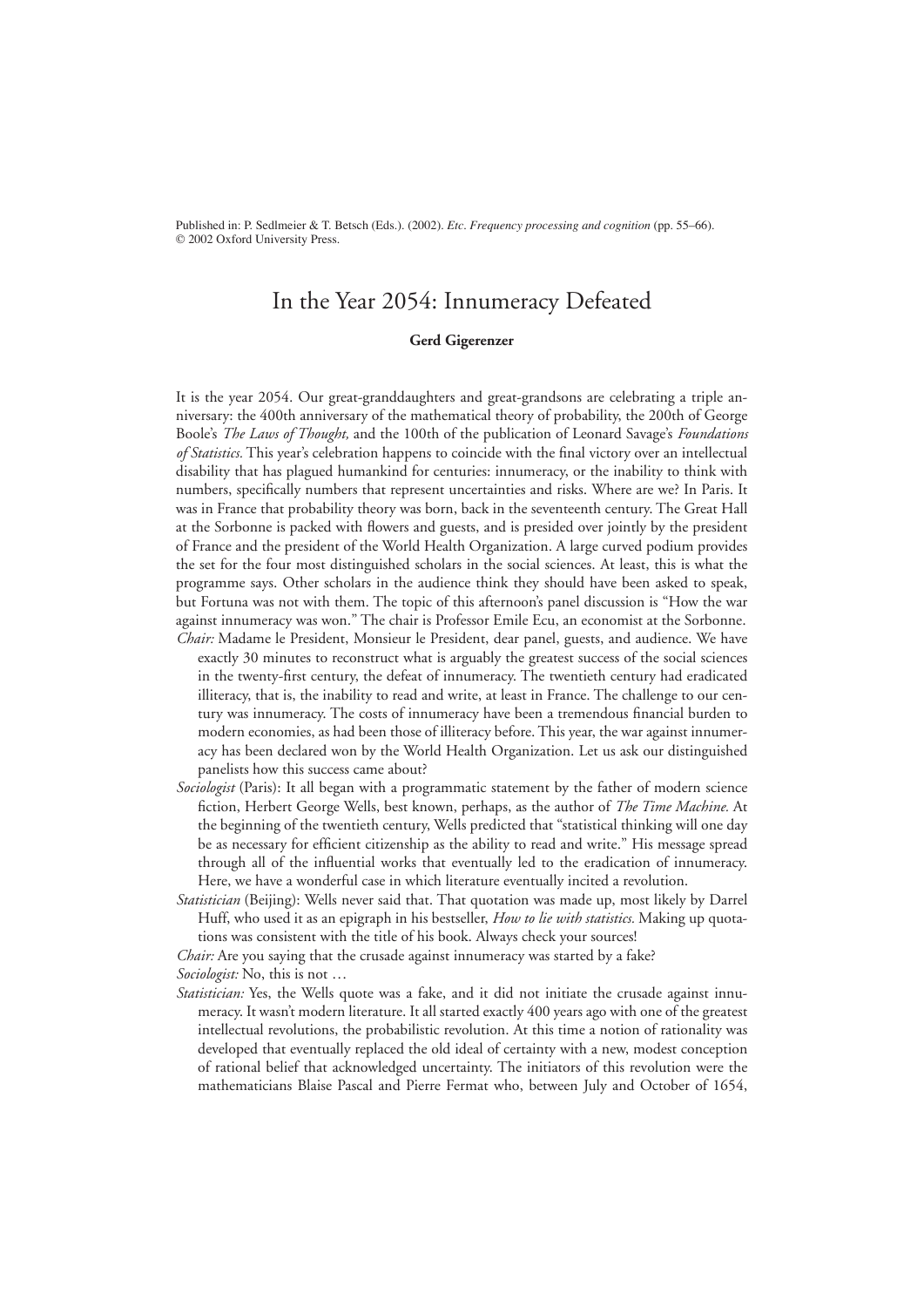exchanged letters about problems posed by a notorious gambler and man about town, the Chevalier de Méré. This revolution was not just an intellectual one—the calculus of probability—it was also a moral one, the …

*Chair:* What's moral about gambling?

- *Statistician:* Not gambling, probability. Take Pascal's wager. Before Pascal, people believed in God because they were absolutely certain that He existed. For Pascal, God existed only as a probability, and the decision to believe or not to believe in God should be the outcome of a rational calculation—not of blind faith or stubborn atheism. According to Pascal's reasoning, you could make two errors. If God does not exist but you nevertheless believe, you might forgo some worldly pleasures. That's bad news. But if He does exist and you do not believe, then you face eternal damnation. That's not just bad news; that's a never-ending disaster. Thus, even if there is only a small probability that God exists, the pay-off is infinite—infinite bliss for those who believe and infinite misery for the others who, mistakenly, do not. Here is the beauty of Pascal's wager: The meaning of being moral had changed from blind faith and illusory certainty to rational self-interest and cost-benefit calculations.
- *Chair:* I always knew that God was an economist. She must have loved this Pascal. I believe it was he who said, "The heart has its reasons which reason knows nothing of."
- *Psychologist* (Boston): Let's get back down to earth. Whatever the moral implications of the calculus of probability, it was soon discovered that ordinary minds didn't understand probabilities, at least most of the time. This phenomenon was called innumeracy.
- *Statistician:* No, no, no; not so fast. On the contrary, Pierre Laplace and, even earlier, the Enlightenment mathematicians said that probability theory is just common sense reduced to a calculus, and that educated persons—*les hommes éclairé*—have this common sense. And so did George Boole in 1854, when he set out to derive the laws of probability and logic from the laws of thought. It was known that people were occasionally confused by probabilities; Laplace himself described the "gambler's fallacy" and other errors. But these mistakes were thought to result from the intervention of emotion and wishful thinking into rational processes. The two major rules of probability were definitely believed to be descriptions of actual human reasoning: the law of large numbers by Jacob Bernoulli, and the rule of inverse probabilities by Thomas Bayes.
- *Historian of Science* (Cambridge): Be that as it may, Bayes' rule is not from Bayes. He seems to have copied it from Nicholas Saunderson, who held the most prestigious academic chair in England, the Lucasian chair of Mathematics at Cambridge, which Newton had held before. My dear friend, you should know Stigler's Law of Eponymy that says that no scientific discovery is named after its original discoverer.<sup>1</sup>

*Chair:* Hmm … I wonder who discovered Stigler's law…

*Historian of Science:* One impolite reading of this law is that every scientific discovery is named after the last individual too ungenerous to give due credit to his predecessors.

*Statistician:* Why would that point be relevant here?

- *Historian of Science:* A minute ago, you yourself cared about the origins of a quotation attributed to Wells and I became concerned about the origins of a rule attributed to Bayes. Who cares? Pascal's triangle is not from Pascal, Gauss' law is also not from Gauss, and the Pythagorean theorem is not …
- *Psychologist:* Can we move on? Innumeracy was described by the mathematician John Allen Paulos, who, in 1988, wrote a bestseller of the same title. For instance, he related the story

<sup>1</sup> Stigler, S. M. (1983). Who discovered Bayes' theorem? *American Statistician, 37 (*4), 290–296.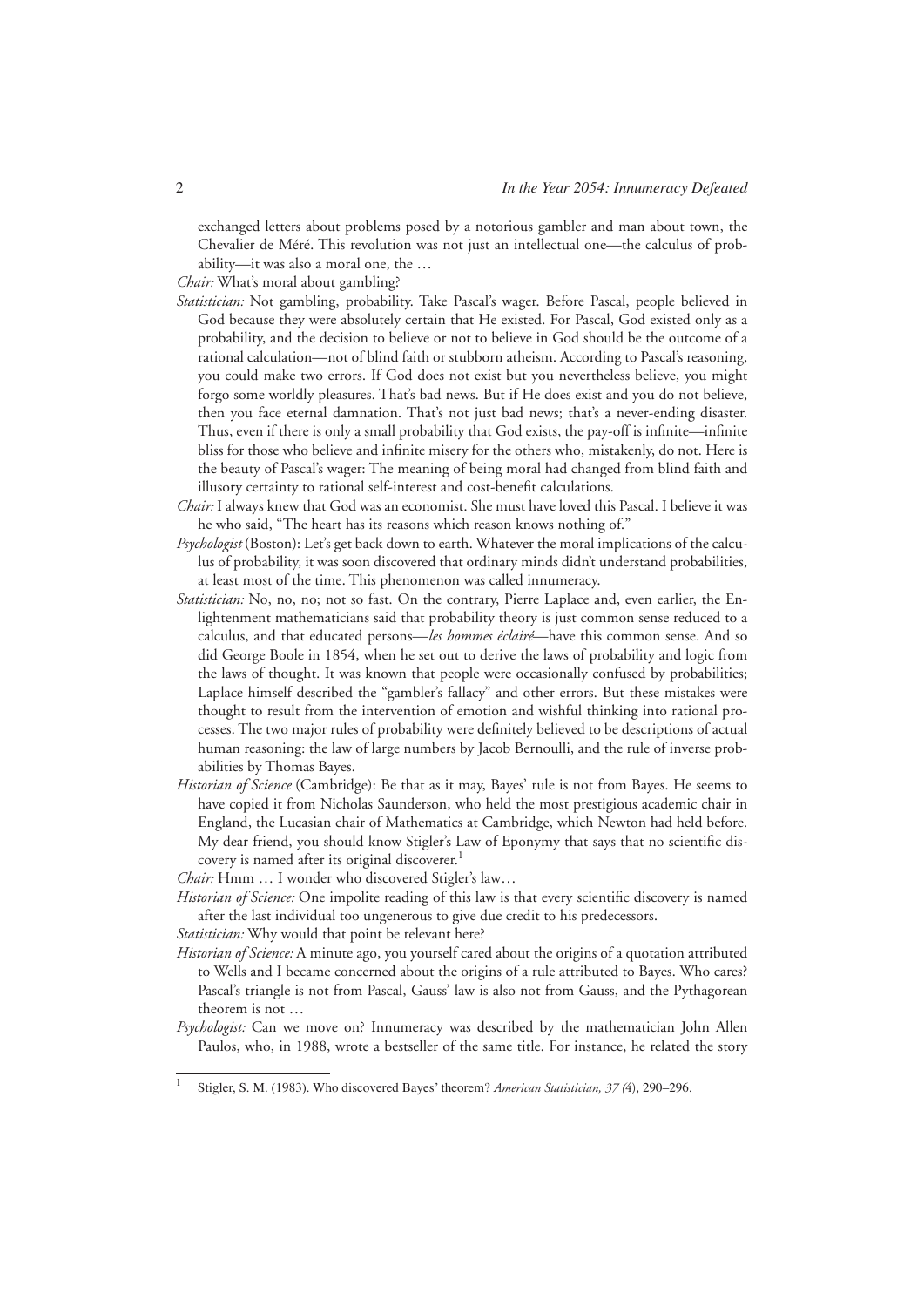of a weather forecaster on American television who reported that there was a 50% chance of rain on Saturday and a 50% chance of rain on Sunday, and then concluded that there was a 100% chance of rain that weekend.

- *Sociologist:* Paulos did not discover innumeracy. That phenomenon had already been described in the 1970s and 1980s by psychologists, notably Daniel Kahneman and Amos Tversky. In a series of experiments, they showed that people are confused by probabilities. They did not talk about innumeracy, but about "cognitive illusions." But it's the same thing: the base rate fallacy, the conjunction fallacy, the …
- *Historian of Science:* The conjunction fallacy had actually been described by Bärbel Inhelder and Jean Piaget in 1958 in their book on the early growth of logic in the child; they just used a different term, namely set inclusion rather than conjunction.<sup>2</sup> It's the same phenomenon. The base rate fallacy was actually discovered by the French mathematician ...<sup>3</sup>
- *Chair:* I thought that historians had already given up priority questions in the last century. What's the point of priority if there is no patent, copyright, or other source of income at stake?
- *Psychologist:* OK, by the 1980s, there was ample evidence for a phenomenon eventually labelled innumeracy, the inability to think about uncertainties and risks.
- *Chair:* Why was innumeracy diagnosed so late? I have heard that our Statistician and our Sociologist have different opinions on this question.
- *Sociologist:* May I go first? In the 1960s, the Western world was confronted with a flood of seemingly irrational behaviour, from the assassinations of John F. Kennedy and Martin Luther King, Jr. in the United States to the violent student revolutions of 1968 in countries all over the world. These events shattered the ideal of reasonable discourse and brought human irrationality to the foreground. Something similar had happened during the French Revolution, the bloody aftermath of which destroyed the idea that common sense would follow the calculus of reason, as probability theory was then called …
- *Chair:* By the way, if I may interrupt, the events following the French Revolution were one reason why the subjective interpretation of probability—the idea that the laws of probability are about reasonable degrees of belief—was discredited by 1830 and the frequency interpretation began to reign. Degrees of belief came to be thought of as too disorderly to be a proper subject matter for the theory of probability, as opposed to orderly frequencies of things like mortality, suicide, prostitution …
- *Sociologist:* Fine, but my thesis is that some degree of innumeracy had always been a facet of human minds; it was simply amplified by the political events of the 1960s, as it had been before by those of the French Revolution. Psychologists of the 1970s just took advantage of the political climate and claimed that human disasters of any kind, including racial prejudice and "hot" social behaviour, could be explained by "cold" cognitive illusions. Consistent with my hypothesis, errors in statistical reasoning were no big deal in psychology before the political events of the 1960s.
- *Statistician:* I think that looking for political causes for innumeracy is a bit too far-fetched. Neither the assassinations in the United States nor the political turmoil of the cultural revolution in China, if I may add another event of the 1960s, produced innumeracy. It did not

<sup>2</sup> Inhelder, B., & Piaget, J. (1958). *Growth of logical thinking: From childhood to adolescence.* NewYork: Basic Books. 3

The historian of science seems to refer to Rouanet, H. (1961). Études de décisions expérimentales et cal-<br>cul de probabilités. [Studies of experimental decision making and the probability calculus]. In *Colloques* Internationaux du Centre National de la Recherche Scientifique (pp. 33–43). Paris, France: Éditions du Centre National de la Recherche Scientifique.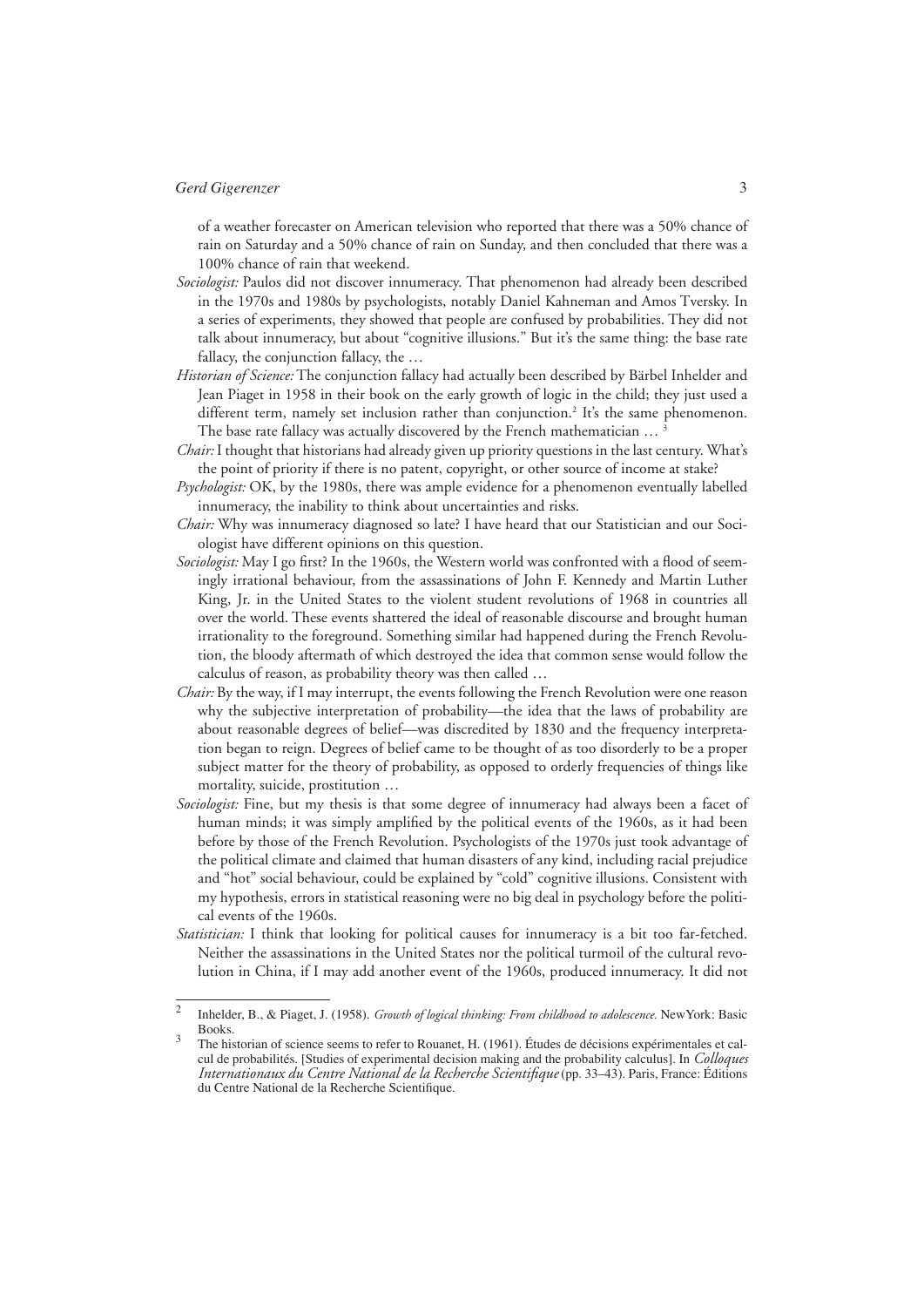come from outside influences, it came from within the decision theorists themselves. Listen carefully: whether you like it or not, innumeracy was, to some degree, created by decision theorists like Leonard Savage …

(Unrest in the audience.)

*Statistician:* … with their ultra-liberal, one might even say, expansionist policy of extending the laws of probability to everything between heaven and earth. These neo-Bayesians were not satisfied that probabilities mean observable frequencies; no, they claimed that one can and should attach a probability to everything. This created massive confusion in ordinary minds. Please recall what kind of statements confused people. These were statements involving probabilities, specifically single-event probabilities and conditional probabilities! Savage popularized single-event probabilities and Ward Edwards and others brought the message to the social sciences. For our Historian of Science, I add that Savage built on von Neumann and Morgenstern's work in the 1940s, so he does not have to lecture us on that.

(Unrest in the audience finds relief in laughter.)

- *Statistician:* Since about 1830, probability has been interpreted as a relative frequency in a reference class, or sometimes as a physical propensity, and this gave the laws of probability a well-defined, although modest, realm of application. Unlike many of his followers, Savage was aware of the oddity of his proposal.
- *Chair:* You mean extending the laws of probability to messy mental products such as degrees of belief?
- *Statistician:* Exactly. In his 1954 book, Savage began his chapter on personal probability by saying that he considers it more probable that a Republican president will be elected in 1996 than that it will snow in Chicago sometime in the month of May 1994. And then he added that many people, after careful consideration, are convinced that such subjective probabilities mean precisely nothing, or at best, nothing precisely.
- *Psychologist:* Right! We actually had a Democratic, not a Republican president in 1996 and there was no snow in Chicago in May 1994. So Savage was wrong …
- *Sociologist:* No, he wasn't. A probability statement about a single event can never be wrong, except when the probabilities are 0 or 1.
- *Historian of Science:* Look, our Statistician's thesis is that the extension of the laws of probability to degrees of belief, including beliefs about singular events, confused people and provided fertile ground for demonstrating reasoning fallacies. In other words, without this extension, there would not have been that magnitude of innumeracy. What she means is that most reasoning fallacies were demonstrated with probabilities rather than with frequencies.
- *Sociologist:* Don't be blind to the political dimension! How was it that before 1968 almost all psychologists agreed that man is a good intuitive statistician—pardon the sexist language of those days—and only a few years later, from the 1970s on, the same people embraced the opposite message? That change was not supported by fact, but rather grew out of a new political climate in which irrationality got the applause, and if one looked long enough …
- *Chair:* Here is the disagreement: our Sociologist argues that the interest in statistical innumeracy was merely amplified by the political events of the 1960s. Our Statistician offers the conjecture that innumeracy itself had already been partly created in 1954 by Savage's extension of the laws of probability beyond frequencies, specifically to singular events. Ordinary people, she assumes, are frequentists.
- *Historian of Science:* Neither of these two interpretations—political turmoil or overextension of the meaning of mathematical probability—was ever discussed in the 1970s. The explanation usually presented was that people simply suffer from cognitive illusions just as they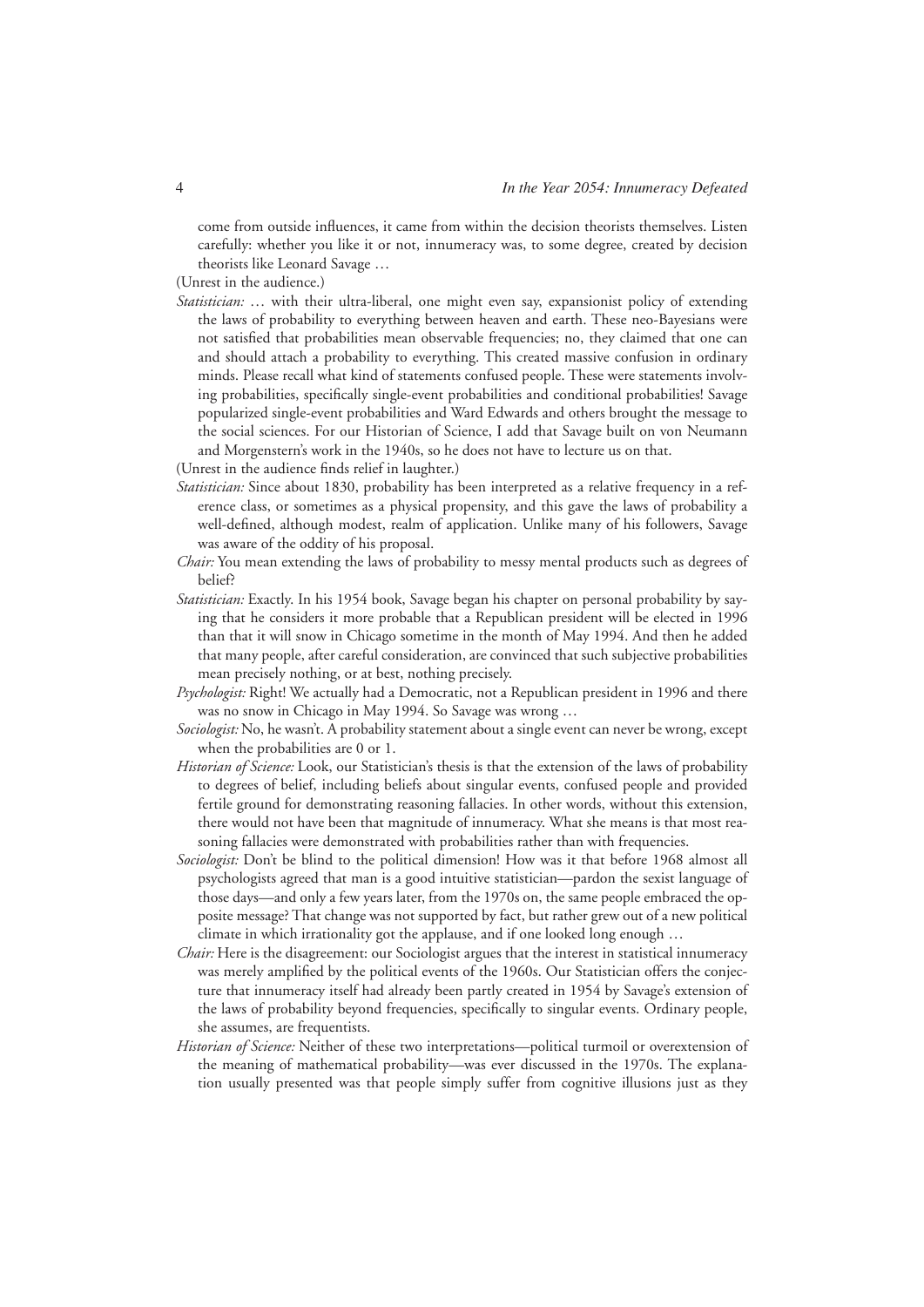suffer from visual illusions. Our Statistician's hypothesis should not be misread in the sense that innumeracy was not real; that would be a misunderstanding. The newspapers and the medical textbooks began to use single-event probabilities and conditional probabilities, and citizens and students alike were confused, often without even noticing it. That was all real. There were even court trials over the meaning of single-event probabilities. In one case, the prosecution had offered a defendant a plea bargain, but his lawyer told him that he had a 95% chance of acquittal based on an insanity plea. Based on this probability, the defendant rejected the plea bargain, stood trial, and was sentenced to 20 years in prison for first-degree murder. So he sued his attorney for having given him an unrealistic probability. Courts had to deal with the question, "Can a single-event probability be wrong?" If it cannot, then what does it mean?

*Statistician:* The same confusion emerged in everyday life when institutions started to communicate all kinds of uncertainties in probabilities. In 1965, the US National Weather Service began to express forecasts in probabilities …

*Sociologist:* That quantophrenia never occurred in France!

- *Statistician:* … such as that there is a 30% chance of rain tomorrow. Most Americans thought they knew what that meant. However, studies showed that some people understood this statement to mean that it will rain in 30% of the area, others that it will rain 30% of the time tomorrow, and others that it will rain on 30% of the days like tomorrow. A single-event probability leaves, by definition, the reference class open: area, hours, days, or something else. But people, then and now, think in terms of concrete cases and fill a class in.
- *Psychologist:* The insight that people tend to construct reference classes became the basis of the first theory, in the early 1990s, that linked the cognitive processes underlying judgements of confidence with those underlying judgements of frequency; this theory, in turn, revealed how to make a celebrated case of innumeracy, the overconfidence bias, appear and disappear. This was first shown in laboratory research with general-knowledge questions, in which participants were asked, "What is the probability that your answer is correct?" and then, after a number of questions, "How many of your answers are correct?" Judgements of probability were systematically higher than judgements of frequencies. Subsequently, the same result was shown for highly consequential decisions such as whether or not a prisoner should be given conditional freedom, that is, probation, bail, or weekend leave. In one influential study, a group of probation officers was asked "What is the probability that Mr. Smith will commit a violent act if he is discharged?" whereas another was asked "Think of 100 men like Mr. Smith. How many of them will commit a violent act if they are discharged?" When the average estimate of the probability of harm was 0.30, the frequency estimate was only 20 of 100.4

#### *Chair:* How so?

*Psychologist:* For the same reason probability judgements were higher in estimations of general knowledge and weather forecasting. Asking for a single-event probability leaves the reference class open. The probation officers themselves need to fill one in: does the probability refer to the situation that Mr. Smith is on weekend release 100 times, or that 100 people like Mr. Smith are on weekend release once, or something else? The answer need not be the same. The

<sup>4</sup> On the laboratory research see Gigerenzer, G., Hoffrage, U., & Kleinbölting, H. (1991). Probabilistic mental models: A Brunswikian theory of confidence. *Psychological Review, 98*, 506-528. On the research with experts in law and psychiatry see Slovic, P., Monahan, J., & MacGregor, D. G. (2000). Violence risk assessment and risk communication: The effects of using actual cases, providing instruction, and employing probability versus frequency formats. *Law and Human Behavior, 24*, 271–296.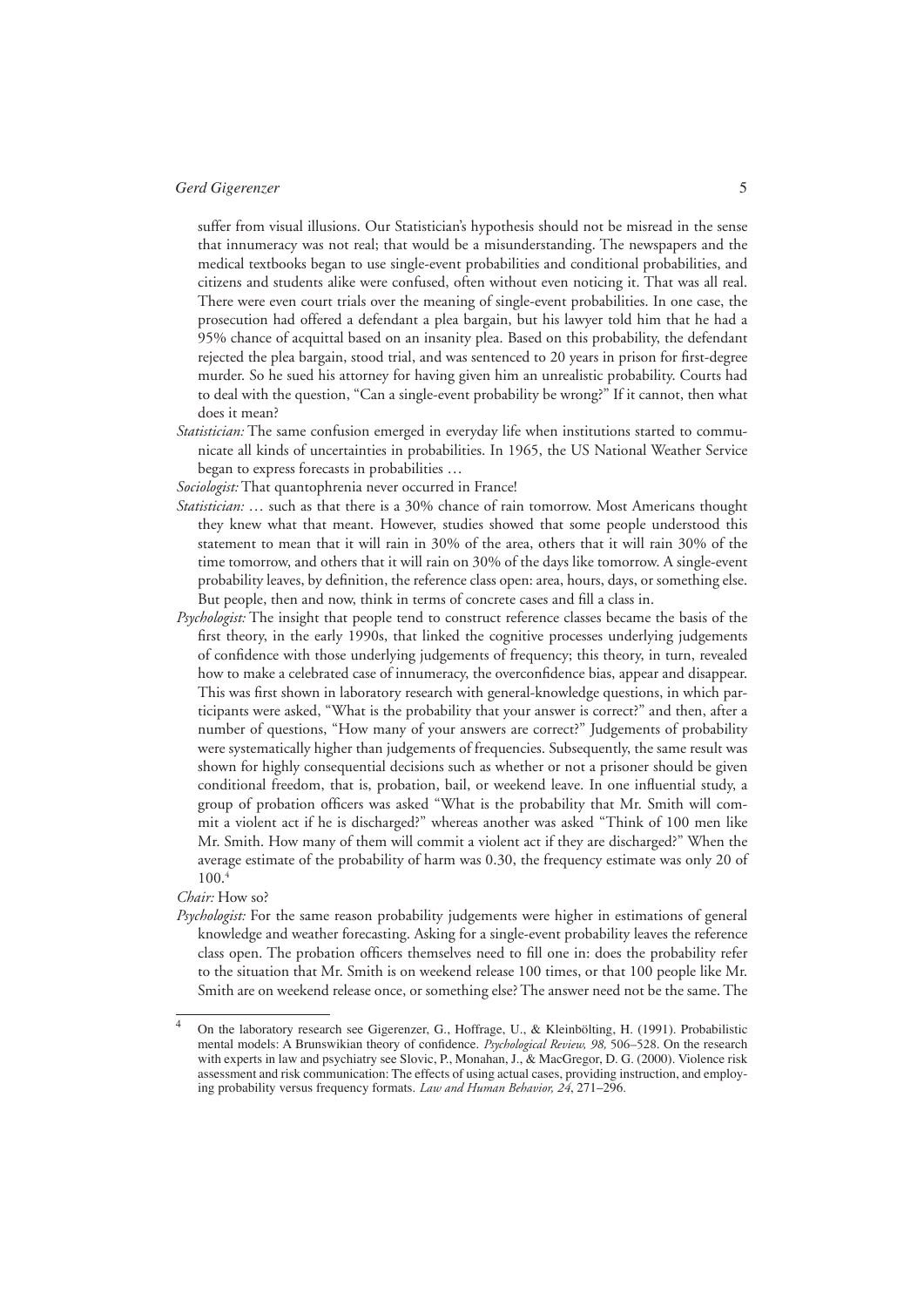frequency question specifies a reference class, the probability question leaves it open and thus can lead to systematic differences in the answers.

- *Chair:* If I recall correctly, the idea was initially not well understood that reference classes, as proposed by probabilistic mental models theory, could be at the core of the overconfidence bias, as well as the systematic difference between judgements of single events and frequencies. Many understood that frequency judgements are always right, period; they missed the real issue, namely changing reference classes, which allowed the prediction of when frequency judgements were right or wrong. Some even thought that the difference occurs because frequencies are more frightening or elicit more emotional responses.
- *Statistician:* In the 1990s, *three* reasons were found to explain why people were confused by probabilities. Unspecified reference classes in single-event statements was the one you mentioned; polysemy and computational complexity were the other two. The three together explained much of the confusion, not all of it, and also provided the key to overcoming it.
- *Chair:* That's what I meant; often all three explanations were jumbled together as the "frequency effect."
- *Psychologist:* I don't think that polysemy is as interesting a reason as the other two. That part was just a game with words with multiple meanings to produce reasoning that looked like innumeracy.
- *Chair:* What do you mean?
- *Psychologist:* The game went like this. Experimental participants read a description of a woman called Linda that made her look like a feminist, and then they were asked whether it is more probable that she is a bank teller, or a bank teller and active in the feminist movement; most chose the latter. That was called a conjunction fallacy and was interpreted as demonstrating that the human mind is not built to work with the laws of probability. But when people were asked a frequency question, "Think of 100 women like Linda. How many are bank tellers? How many are bank tellers and active in the feminist movement?", that alleged fallacy disappeared. Only at that point did it become clear that the problem was with the polysemy of the term probability, that is, with its several legitimate non-mathematical meanings, including "plausible," "typical," and "whether there is evidence." A frequency question eliminated this polysemy and elicited a different answer. German psychologists were the first to show that the so-called conjunction fallacy disappeared with frequency questions ...<sup>5</sup>
- *Historian of Science:* No, it was Bärbel Inhelder and Jean Piaget who had shown long before that children can understand conjunctions; they just used the term set inclusions. They put a box containing wooden beads, most of them were brown but two were white, in front of a child and asked: "Are there more wooden beads or more brown beads in this box?" By the age of eight, a majority of the children responded that there were more wooden beads in the box. Note that Piaget and Inhelder had asked children about frequencies, not probabilities.
- *Chair:* At that time, didn't anybody ask why Stanford University students should suffer from the conjunction fallacy when Genevese children, by the age of eight, didn't?
- *Psychologist:* Few researchers asked any questions. At that time, most of them were busy running experiments; that was during the empiricist phase, before psychology finally became a full-blown theoretical science in 2010. There were even scholars who claimed that human

<sup>5</sup> The psychologist refers to Fiedler, K. (1988). The dependence of the conjunction fallacy on subtle linguistic factors. *Psychological Research, 50,* 123–129; and Hertwig, R., & Gigerenzer, G. (1999). The "conjunction fallacy" revisited: How intelligent inferences look like reasoning errors. *Journal of Behavioral Decision Making, 12*, 275–305. The historian of science refers to Inhelder, B., & Piaget, J. (1958). *Growth of logical thinking: From childhood to adolescence.* New York: Basic Books.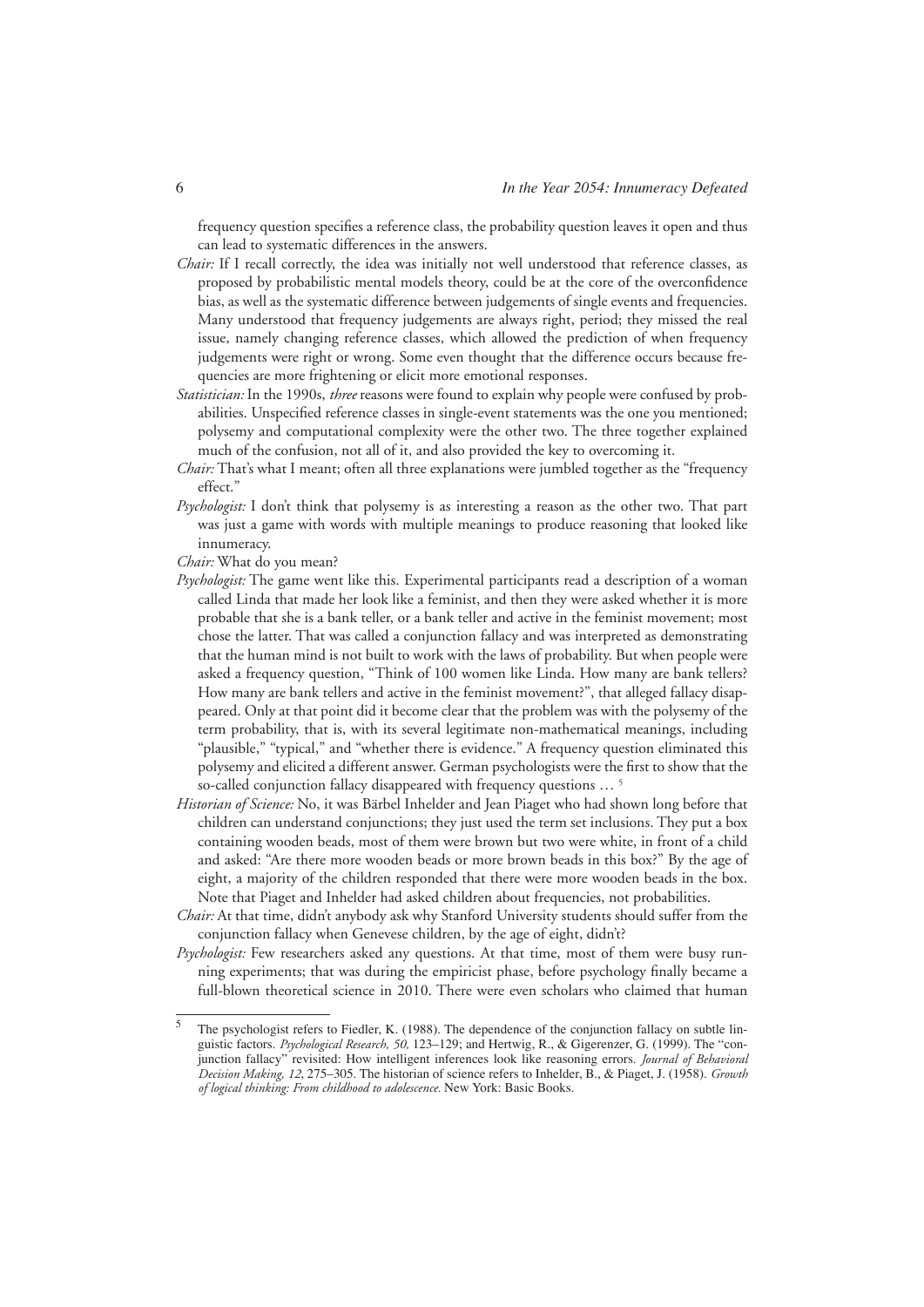disasters of many kinds, including US foreign policy in the late twentieth century, could be explained by the conjunction fallacy;<sup>6</sup> there were scholars who ...

- *Sociologist:* Yeah, yeah, yeah, and there were statesmen who claimed that AIDS was caused by poverty, not by HIV. But I agree that, unlike the other two reasons for public confusion with probability, polysemy had no real practical consequences.
- *Historian of Science:* Uncovering the effect of external representations on statistical thinking started the ball rolling against innumeracy. That is, it was realized that the problem was not just a lack of training in the laws of statistics; innumeracy could be tackled in a much easier way by realizing that some representations of uncertainty help people understand uncertainties, whereas others do not. Unfortunately, the unhelpful representations were the ones generally used in teaching, medicine, by the media, in the court of law …
- *Statistician:* Consistent with my thesis, if I might add, among the representations which tend to confuse people were those promoted by Savage, such as the use of single-event probabilities …
- *Historian of Science:* Yes, but also others, such as conditional probabilities and relative risks. In contrast, representations that were found to foster insight included those that specify reference classes, make use of natural frequencies, and communicate absolute risks. Teaching people to use proper representations turned out to be a fast and effective method against innumeracy. Natural frequencies, for example, are much more effective than conditional probabilities; as mentioned earlier, they reduce the computational complexity in making inferences. This was discovered in the mid-1990s by the same two German psychologists who had earlier worked out the crucial role of reference classes in their probabilistic mental models theory, namely …
- *Psychologist:* No, no; before that, in 1982, two American scholars, Christensen-Szalanski and Beach, had used natural sampling, of which natural frequencies are the result.<sup>7</sup> Coming under attack by those who did not want to see cognitive illusions disappear, they did not develop the idea further and did not have any influence; but they were first.
- *Historian of Science:* Whoever was first, the insight was that natural frequencies facilitate Bayesian reasoning; that is, they facilitate the estimation of a posterior probability (or a frequency) from observation.<sup>8</sup> This insight turned the question of innumeracy into an ecological, perhaps even an evolutionary, one.

*Chair:* Bayes and evolution?

*Psychologist:* The argument was that animals and humans have spent most of their evolution in an environment of natural sampling—before the development of probability theory or statistical surveys. Natural frequencies are the result of natural sampling. For instance, take a physician in an illiterate society who is confronted with a new disease. The physician has observed 20 cases of a symptom with the disease and 40 cases of the symptom without the disease. When a new case with the symptom comes in, she can easily compute the Bayesian posterior probability of this patient having the disease:  $20/(20 + 40)$ , which is one-third. That's how

<sup>6</sup> Kanwisher, N. (1989). Cognitive heuristics and American security policy. *Journal of Conflict Resolution*, 33, 652–675.

<sup>7</sup> Christensen-Szalanski, J. J. J., & Beach, L. R. (1982). Experience and the base-rate fallacy. *Organizational Behavior and Human Performance, 29,* 270–278.

<sup>8</sup> Gigerenzer, G., & Hoffrage, U. (1995). How to improve Bayesian reasoning without instruction: Frequency formats. *Psychological Review, 102,* 684–704; Gigerenzer, G., & Hoffrage, U. (1999). Overcoming difficulties in Bayesian reasoning: A reply to Lewis & Keren and Mellers & McGraw. *Psychological Review, 106,* 425–430.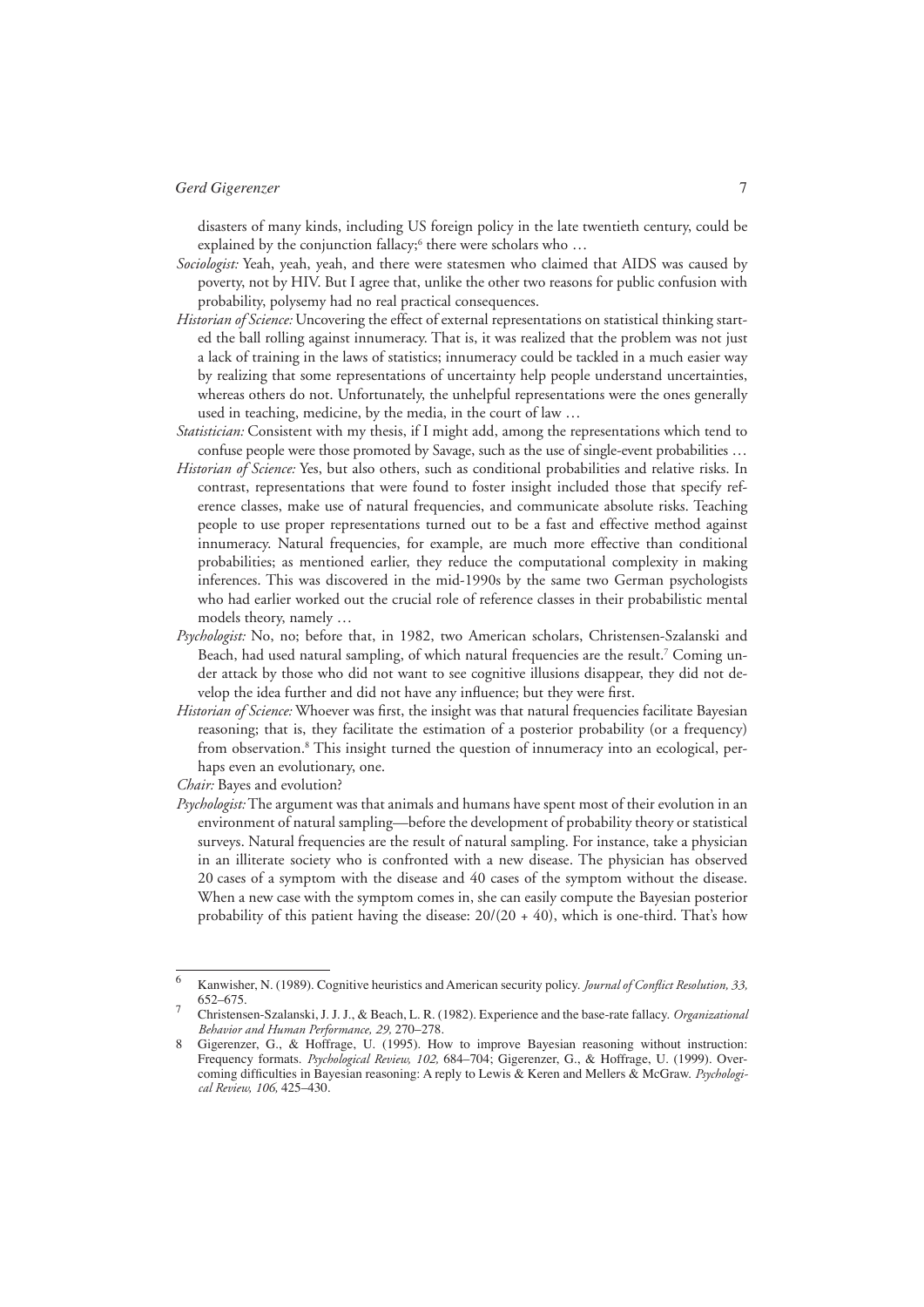Bayesian inference was done before 1654, that is, before mathematical probabilities were introduced.

- *Chair:* Oh, now I understand the paradox that animals were reported to be good Bayesians but humans were not. It's the representation, not the species. Animals encode natural frequencies, and we poor humans got conditional probabilities …
- *Psychologist:* Right. Natural frequencies were transformed into conditional probabilities; for instance, dividing the 20 cases of the symptom with the disease by the total number of disease cases, say 25, results in a probability p(symptom|disease) of .80. The physician in the illiterate society can ignore the base rate of 25—it is not necessary for computing the posterior probability, as we just saw. Not so the medical student who has to multiply the conditional probabilities by the respective base rates in order to get the base rate information back—which amounts to the rather complicated form in which Bayes' rule had been taught, and which most physicians never understood. Thus, the insight was that Bayesian computations depend on the representation of the information in the environment—that's the ecological part. The second insight was that the cure is to use a representation that humans had encountered during most of their evolutionary history, natural frequencies, that is, frequencies that have not yet been normalized with respect to the base rates—that's the historical, or evolutionary, part.
- *Chair:* Was this the point where the World Health Organization took over? In educating physicians to understand uncertainties?
- *Historian of Science:* No, this laboratory research had its impact first in the Anglo-Saxon courts, possibly because of their adversarial procedure. Defence lawyers realized that confusions due to probabilities were not in their or their clients' interests, but typically *were* in the prosecution's interests. For many decades, experts had testified in the form of single-event probabilities, for instance, "The probability that this DNA match occurred by chance is 1 in 100,000." That made it likely that jurors thought the defendant belonged behind bars. But when experts testified in frequencies instead, the case against the defendant appeared much weaker: "Out of every 100,000 people, one will show a match." Mathematically, that's the same, but, psychologically, it made jurors think about how many suspects there might be? In a city with one million adults, there should be 10 who match.<sup>9</sup>

*Historian of Science:* There were a few attempts to introduce natural frequencies into court proceedings, even before 2000.10 Based on the laboratory research on natural frequencies, the O. J. Simpson defence team asked Judge Ito not to allow the prosecution's DNA expert, Professor Bruce Weir, to testify in terms of conditional probabilities and likelihood ratios, which are ratios of conditional probabilities. The defence requested frequencies instead. Judge Ito and the prosecution agreed, but the prosecution expert used likelihood ratios anyway! This was in the "good" old days when statisticians like Weir didn't care about the psychology of jurors and judges.

*Sociologist:* And this is when the French Feminist Association comes in. *Statistician:* Because Simpson had beaten his wife?

*Chair:* I see. But what took defence teams so long to realize this?

<sup>9</sup> Koehler, J. J. (1996). On conveying the probative value of DNA evidence: Frequencies, likelihood ratios, and error rates. *University of Colorado Law Review, 67,* 859–886; Hoffrage, U., Lindsey, S., Hertwig, R., & Gigerenzer, G. (2000). Communicating statistical information. *Science, 290,* 2261–2262.

<sup>10</sup> See Gigerenzer, G. (2002). *Calculated risks: How to know when numbers deceive you.* New York: Simon & Schuster.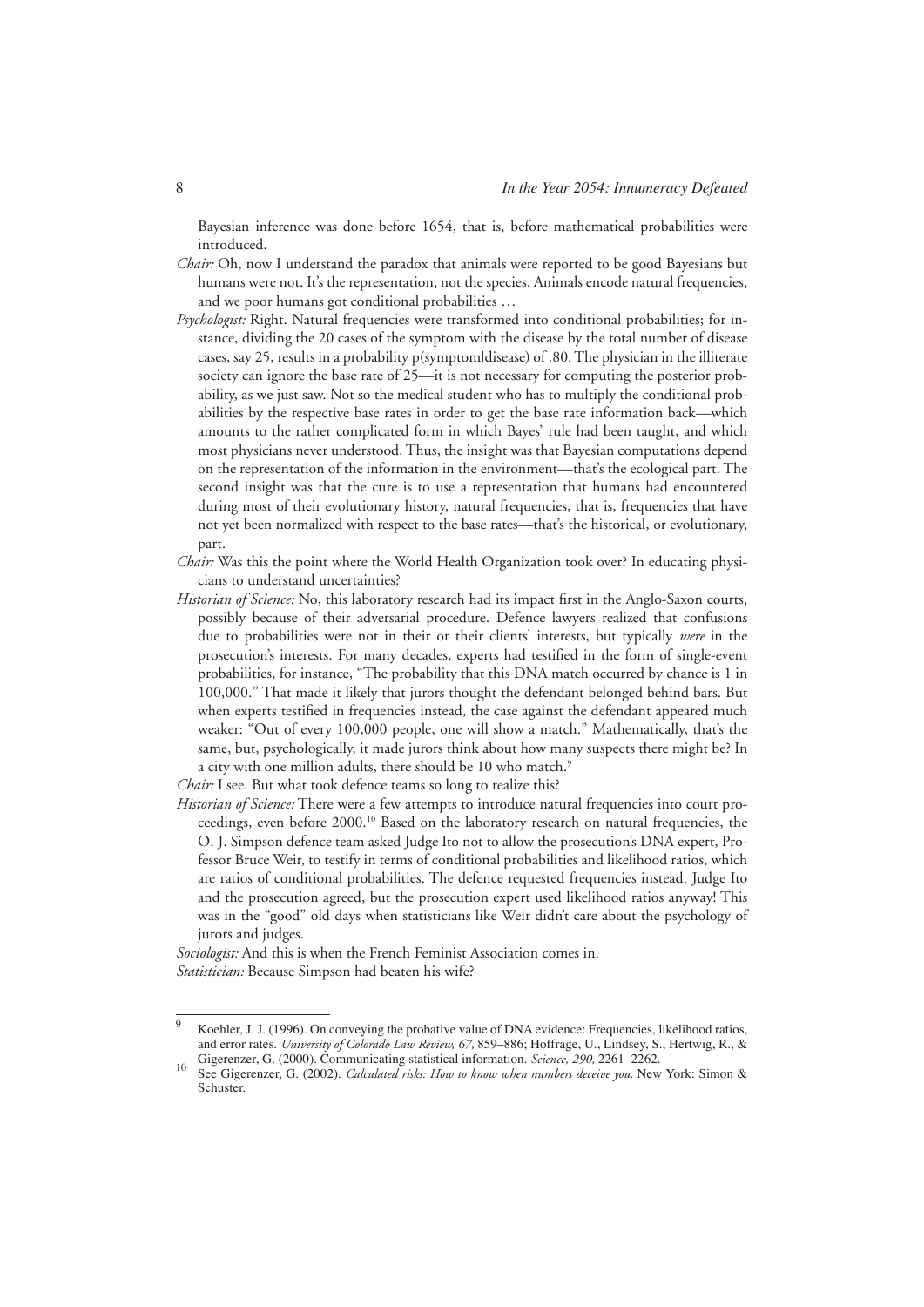- *Sociologist:* Ha, ha; very funny. No, it happened in 2010 at this very University. The Feminist Association had a larger goal …
- *Historian of Science:* Sorry, but the International Transparent Testimony Act was a few years earlier. After some local rulings by judges in England and the USA disallowing statements involving conditional probabilities or single-event probabilities in testimony, the International Federation of Law ruled that testimony in the courts had to be communicated in terms of natural frequencies rather than probabilities or likelihood ratios. That was in 2006, two decades after DNA fingerprinting was introduced into American criminal investigations. Probability statements about singular events are no longer admissible. The Act helped to bring insight into the court proceedings and get confusion out.
- *Psychologist:* I am not a legal scholar, but isn't there, typically, more evidence than just a DNA match?
- *Historian of Science:* Yes, there is; but jurors and judges need to understand DNA evidence whether or not there is additional evidence, such as eye witness accounts. And since we have had complete DNA data banks in all European and North American countries for twenty years, there is a tendency for police officers to sit at their computers and search in data banks rather than at the scene of a crime.
- *Sociologist:* I am not persuaded that that law started the war against innumeracy. The Feminist Association was concerned for years with the harm done to women by misinformation about breast cancer screening. This harm included unnecessary anxiety and unnecessary surgery. For instance, in the year 2005, some 150,000 French women who did not have breast cancer were nevertheless operated on as a consequence of false positive mammogram diagnoses. These women were not informed that some 9 out of 10 positive screening mammograms are actually false positives, but believed that a positive test most likely meant that they had breast cancer. Even after it turned out that the positive result was a false positive, their anxiety remained. The Feminist Association discovered several other ways of presenting statistics with which the medical associations misled women. For instance the use of relative risks as opposed to absolute risks. Your mothers and grandmothers were told that mammography screening reduced mortality in women over 50 years of age by 25%. This is a relative risk. But 25% of what? Again, the reference class was not made transparent. Many women understood it to mean that, out of 1,000 women, 250 were saved from breast cancer. In fact, only 1 out of 1,000 was saved. That's the absolute risk: 0.1%.

*Chair:* How can 25% be the same as 0.1 %?

*Psychologist:* Take 1,000 women who do not participate in screening. Four of them will die from breast cancer within 10 years. Now take 1,000 women who do participate. Three of them will die from breast cancer within 10 years. The difference between 4 and 3 amounts to a relative risk reduction of 25%. In absolute frequencies, however, that's 1 out of 1,000. Despite repeated calls from researchers that the women be given the information in absolute risks, they almost never were, they practically always received it in terms of relative risks. Just as the lack of information about false positives had unnecessarily increased women's anxiety, the information in terms of relative risk reduction falsely increased women's faith in the benefits of screening. The Feminist Association was also concerned that the actual harm mammography screening can do was poorly communicated to women. They finally sued medical associations and industries around the world for intentionally producing confusion and innumeracy that violated the right of women to informed consent.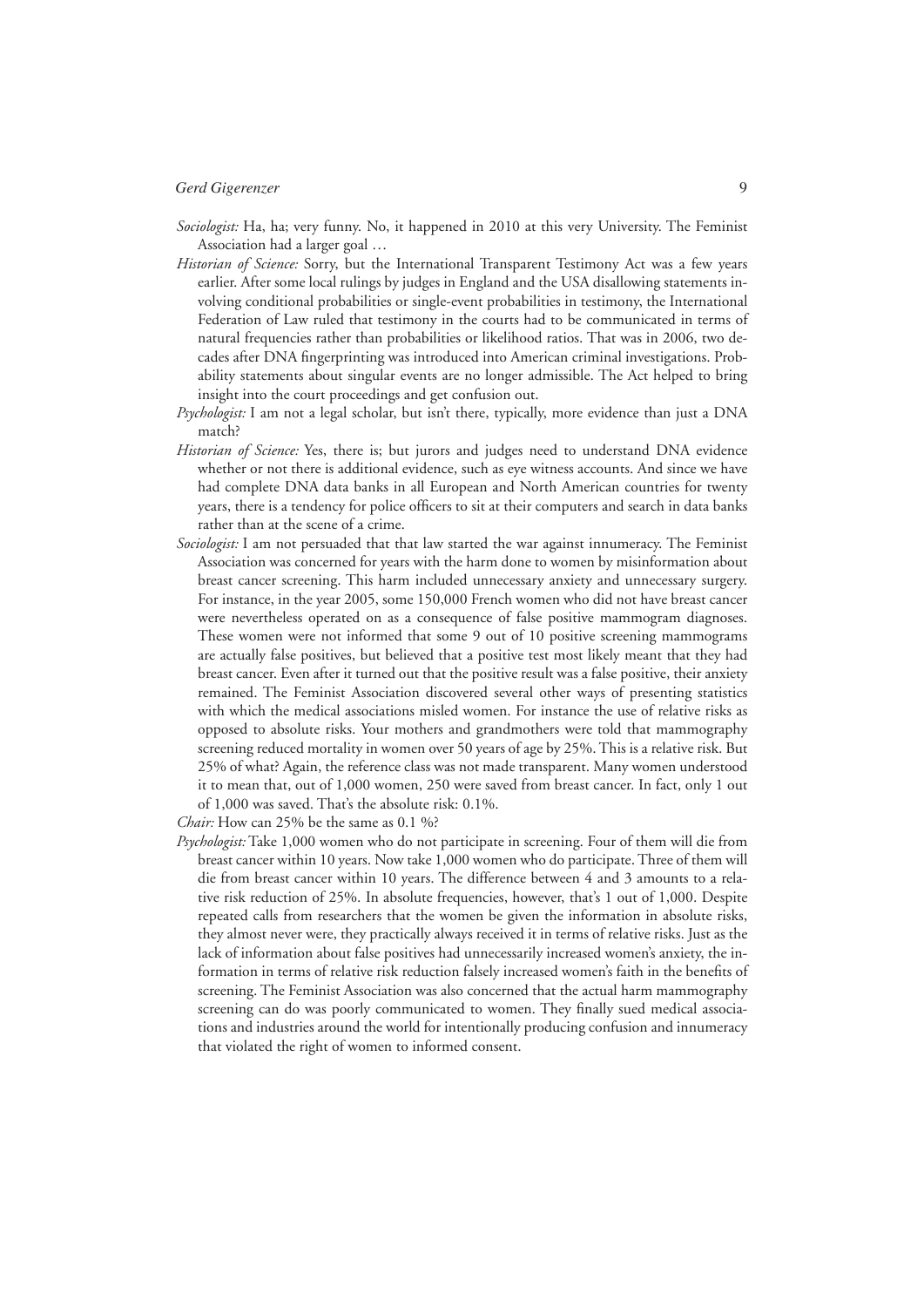- *Sociologist:* This smart move on the part of the Feminist Association forced the World Health Organization into action. The national health associations and industries were sentenced by the courts to pay 10 billion Euros in damages.
- *Statistician:* But it took several years before the WHO finally took action. There was a battle over whether the WHO should admit to, or even treat, innumeracy in physicians. Those in favour had all the evidence on their side: In study after study, 80 to 90% of physicians did not understand how to estimate the probability of a disease being present from, for example, standard screening tests.<sup>11</sup> Those in favour also had the therapeutic tools to cure innumeracy. The opponents did not want the medical profession to be associated with innumeracy in the public mind; they feared it would undermine its authority and the public's trust in it. The compromise was that innumeracy was declared a general mental aberration and it was entered into the DSM-VIII, thus it did not look like a doctor's disease alone, which it wasn't.
- *Historian of Science:* Yes, the WHO action was the turning point—that and the changes in the medical curricula in universities. The WHO did enter innumeracy into their catalogues of mental diseases and disabilities, but the definite change came with its Anti Mental Pollution Act, which made clear communication of risks the rule and eliminated forms of communication that had previously "polluted" minds. Medical students learned how to express risks as absolute risks rather than relative risk reductions, and in natural frequencies rather than conditional probabilities; they learned how to specify reference classes, and so on. At the same time, high school curricula focused on training statistical thinking, and students learned how to play with representations. My own kids loved it when they could confuse people with percentages; this was much more fun than the applications of algebra and geometry.
- *Chair:* Don't overlook the economic consequences of the Act. The Anti Mental Pollution Act and the fact that the WHO added innumeracy to their catalogue made millions of dollars available for research and implementation programmes. My estimate is that about 10 billion dollars alone were poured into education in professional schools and high schools.
- *Historian of Science:* But how do we know that all countries are innumeracy-free now? Can we trust these results?
- *Statistician:* The Sixth International Mathematics and Science Study (SIMSS) focused exclusively on statistical thinking and defined innumeracy operationally in terms of performance on the test. The test items measured the ability to use representations to which the human mind is adapted, such as figures and natural frequencies. It also included test items that measured understanding uncertainties in the real world rather than hypothetical situations like urns and balls. SIMSS enabled each country's performance to be measured by the same standard, and, when 99% of twelfth graders passed the test, the country was declared free of innumeracy.
- *Sociologist:* What's with the rest of the population? The older people, those with chronic math anxiety, those who read poetry while others discuss baseball statistics?
- *Statistician:* Worldwide, we reached the SIMSS performance level for the first time in 2054, this year. The professional schools in law, medicine, and business reached that level a decade ago.

*Sociologist:* But still, what's with the older fellows, like you and me?

*Chair:* Time is up. And I still don't understand how 25% can be the same as 0.1%.

<sup>11</sup> Hoffrage, U., & Gigerenzer, G. (1998). Using natural frequencies to improve diagnostic inferences. *Academic Medicine, 73,* 538–540; Gigerenzer, G. (1996). The psychology of good judgment: Frequency formats and simple algorithms. *Journal of Medical Decision Making, 16,* 273–280.